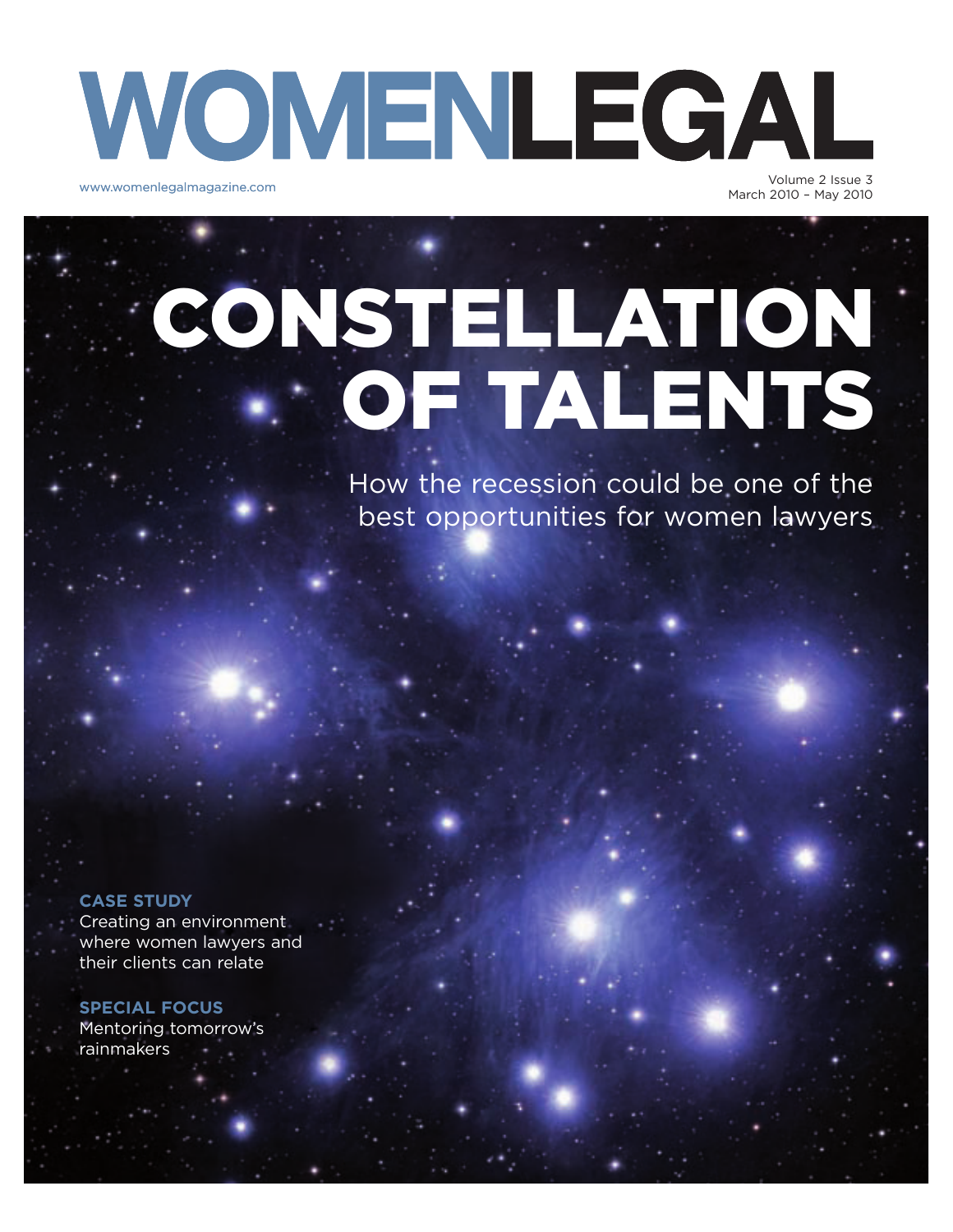

### Tomorrow's rainmakers

Because women lawyers have been disproportionately affected by the recession, they should even more actively seek to bolster their relationships with fellow female lawyers and lead by example through active mentoring, say Marianne Trost and Cheryl Tama Oblander.

he full measure of the impact of the economic downturn on women in the legal profession is difficult to discern and most likely will not be fully understood for at least a few years. The most recent 2009 National Association of Women Lawyers (NAWL) and NAWL Foundation Survey on the Retention and Promotion of Women in Law Firms offers early valuable insights. Our purpose in this article is to share the most important data from the 2009 NAWL Survey, provide insights based upon our collective 47 years of observations and experience in the industry, and suggest how to implement positive change despite the current economic challenges.

The NAWL Survey compiles annual objective data from the 200 largest firms in the United States. It was created to provide a means to longitudinally view the progress of women, as compared to their men counterparts, in private legal practice. Developed in 2006 by Stephanie Scharf and Lorraine Koc, both former NAWL presidents, the survey focuses on several key core benchmarks that quantitatively identify progress and success in the legal profession, including the status of women in law firm leadership, the elevation of women to equity partner, and their level of compensation at each stage of their careers.

Over the years, the survey has expanded to explore additional benchmarks, such as the impact of lateral hiring and law firm structure on the advancement and success of women attorneys in private practice. The 2009 survey includes remarkable new data on how women rank as "rainmakers" (those attorneys who successfully originate new business) and whether the current

spate of involuntary terminations in the legal profession has a higher level of impact on women in private practice.

#### **Underrepresented and worse off**

The most notable statistics from the 2009 survey are found in the numbers and types of attorney layoffs, the identity of law firm rainmakers, partner compensation comparisons, the impact of lateral hiring, and law firm leadership composition. Overall, the 2009 survey underscores, yet again, that women are significantly under-represented in the upper levels of law firm practice and management. Men are, and remain, the most powerful and best compensated firm members, hold the vast majority of ownership shares, dominate firm governing committees and represent the overwhelming number of significant "rainmakers".

The survey results were clear that the 2008-2009 economic instability affected all lawyers. In order to achieve the largest sample possible for the 2009 survey, NAWL studied the comparative impact of law firm terminations through June 2009, beyond the traditional survey sampling cut-off date of 1 February. During that extended period, 95 per cent of the firms responding reported that they implemented involuntary attorney layoffs. The associate ranks were hardest hit, close to 75 per cent of attorney layoffs were associates. Men and women lawyers generally lost their jobs in numbers equivalent to their respective percentages as partners and associates – unless the attorney was part-time. Almost all of the laid off part-time attorneys were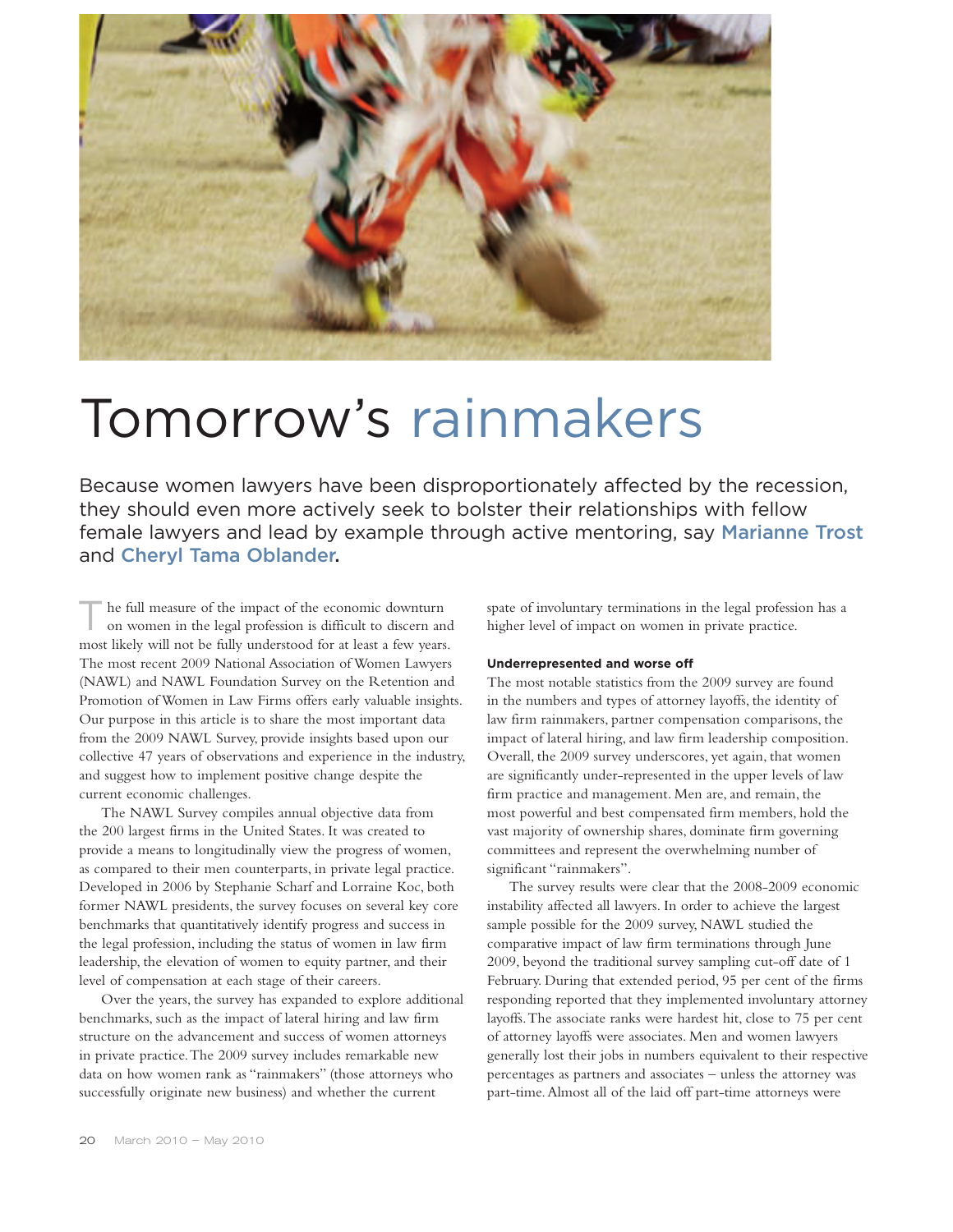women. This may in some part be due to the fact that the majority of part-time positions are held by women.

#### Women as rainmakers

In today's law firm environment, the ability to bring in business, "rainmaking", is critical for the advancement of any lawyer into the upper ranks of law firm leadership and compensation. For the first time, the 2009 survey collected data on the gender of top law firm business generators. The results were astounding – even for those who are experienced in the vagaries of legal business development: 46 per cent of major United States firms indicated that they have no women among their top ten rainmakers; 33 per cent reported that only one of their top ten rainmakers was a woman; and, 72 per cent had no women at all in the top five rainmakers. The data cannot explain whether this underrepresentation is a function of less aggressive marketing by women, the result of internal clients being passed down to men generationally, or whether women are equally included in business development proposals and origination opportunities, whether women accurately and fully receive credit for business originations, or some combination of these and other factors. The survey did, however, find a correlation between the number of top women rainmakers in a firm and partner compensation disparity. The more women rainmakers a firm has, the smaller the compensation differential between men and women partners.

#### **Partner compensation**

As in previous years, the survey found that the highest compensated lawyer at the responding law firms continues to be a man in 99 per cent of cases. Although the magnitude of the difference declined from 2008 (perhaps in part because average compensation for all partners declined in 2008, thereby reducing the gender gap differential), a sizeable gap still exists. Women equity partners earn only 88 per cent of the compensation of men equity partners, which is the median equivalent of \$66,000 less per year. Women non-equity partners fair somewhat better, earning 92 per cent of the compensation of men non-equity partners, which is the median equivalent of \$25,000 less per year.

#### Impact of lateral hiring

The survey first analysed lateral hiring in 2008 and found that a lateral move to another law firm could improve the chances of both men and women reaching equity partnership. Surprisingly, the 2009 survey revealed that, either in spite of, or due to, the faltering economy, the lateral market for partners continued to be robust. The 2009 data outpaced the 2008 results, with a remarkable 21 per cent increase in recent equity partner hires. However, the moves made were primarily by men, who made up an astounding 85 per cent of all the recent equity lateral hires, while women made up only 15 per cent.

#### Women in law firm management

Women continue to be woefully underrepresented in law firm management. They constitute fewer than 16 per cent of equity partners, only 6 per cent of firm managing partners, and barely 15 per cent of the members of a firm's highest governing committee. These percentages have not changed since 2008 and have barely advanced since the survey began exploring these data in 2006. These results have not improved, even though for more than 20 years women have graduated from United States law schools and started careers in private practice at roughly the same rate as men.

#### What can be changed?

The 2009 survey confirmed a fact that many had suspected – that women are grossly underrepresented in the ranks of the law firm rainmakers. The economic pressures in the legal profession to develop business are only increasing, so it is axiomatic that the ability of women lawyers to bring in new business will become an even greater determinant of their compensation, their advancement to equity partnership, and their achievement of law firm leadership positions.

Without a doubt, women must be empowered to succeed in business development. A woman lawyer's ability to generate her own book of business is a critical skill that she must have in addition to excellent legal skills. Successful business development will have an impact on a woman's range of professional options and self-determination, compensation, opportunities for advancement and leadership, and on the financial health and viability of her firm. Absent a clear or single root cause for the rainmaking disparity, the challenge can and must be addressed on multiple fronts including:

- ! Making certain women are given equal access to the firm's largest and most significant clients. Initiatives by corporations that give preference to law firms that staff matters with women and minority lawyers have forced firms to become more aware of the discrepancies in gender and minority staffing, but more needs to be and can be done;
- ! Considering women equally when planning for the succession of primary responsibility for client relationships from one lawyer in the firm to another;
- ! Finding ways to ensure that women participate equally in client pitches, client presentations, and client activities. Women need to take the initiative to express their desire to participate, ask for opportunities, and raise concerns when excluded. Checks need to be put in place so part-time women are not inadvertently excluded due to incorrect perceptions about their priorities, their hours, or their commitment to the firm;
- ! Creating opportunities for additional support and skills training such as asking for the business, stating accomplishments, "closing the sale," in addition to other areas where societal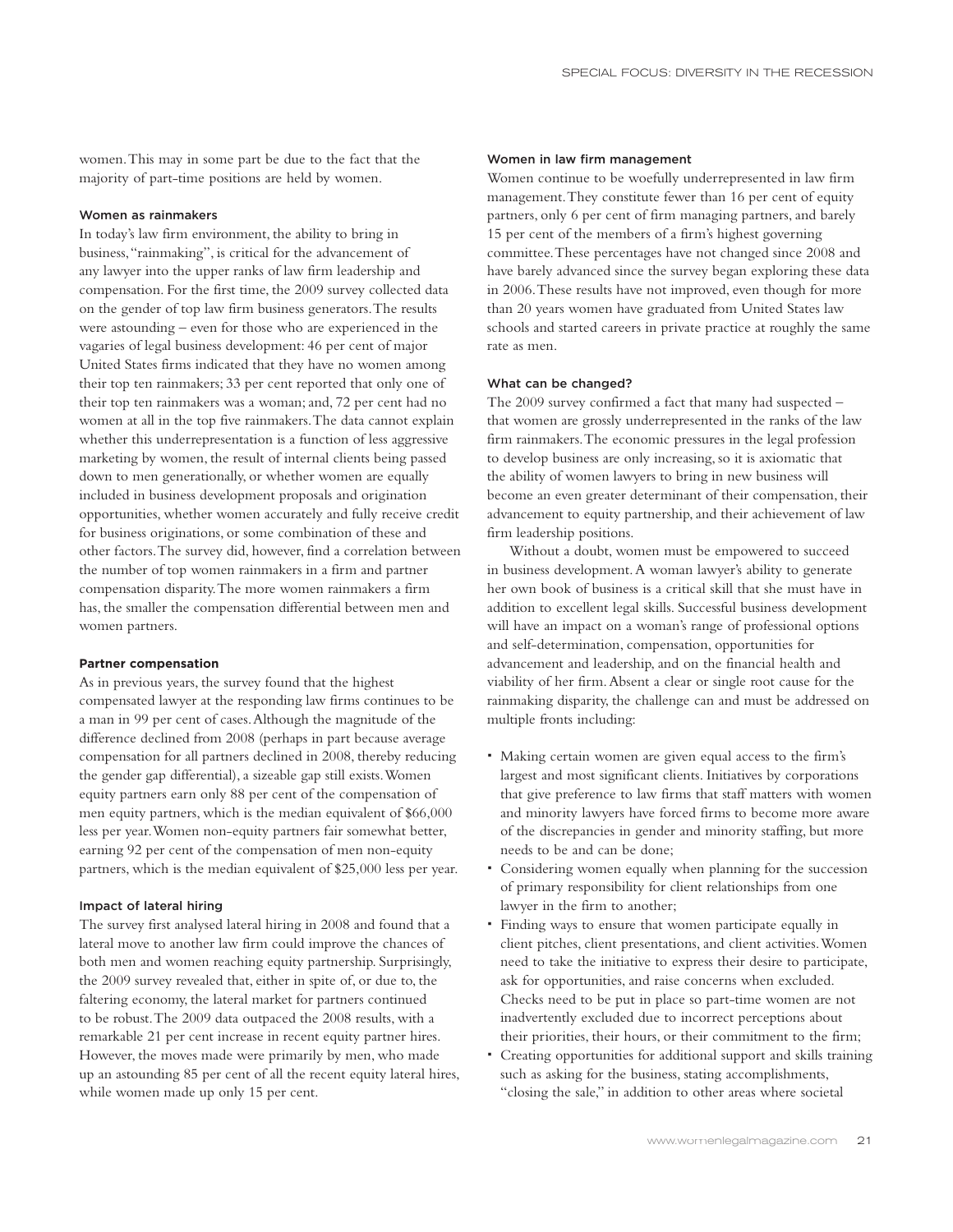influences and biases may subtly, or not so subtly, create unequal footing for women;

- ! Expanding business development venues to include broader, contemporary and gender-neutral environments that reach beyond the traditional settings of a professional sporting event, golfing, or cocktails and socialising after work;
- ! Supporting and encouraging women to seek origination credit for the work they generate. Women should receive sole or shared credit for the client relationships that they grow, nurture, and expand and for the role they play in achieving positive outcomes for the firm's clients;
- ! And last, but not least, women need to support women in their efforts to succeed in business development.

#### **Women helping women**

Traditionally in the legal services industry the legacy of the transition of business credit and responsibility for existing clients within firms has been marked by passing the business from one generation of men to another. Over time understandings develop between male lawyers with business to give and share and those with whom they are willing to share. Years of dedicated service to a client is often understood to mean the allocation of some percentage of the business development credit when the time is right. Among women, we have not seen the equivalent, especially in the generational transition of business and sharing billing credit. Whether this is due to the extremely small numbers of women in senior positions with books of business to pass to the next generation or the force of some other bias is unclear, but the net result is the same.

This pattern is not limited to legal services. It is seen in almost every industry and particularly in those that are traditionally male dominated such as the sciences. Carol W. Greider shared the 2009 Nobel Prize in Medicine with her mentor, Elizabeth H. Blackburn, and Jack Szostak. In commenting on how women succeed in her industry, she made a point clearly applicable to the practice of law. "Women need to help other women, because most men still help other men. 'The old boys network' is no longer driven by conscious discrimination; modern men don't say, even to themselves, 'I only want to work with men.' It's not that they are biased against women or want to hurt them. They just don't think of them. And often feel more comfortable promoting their male colleagues." (see *The New Haven Register, '*Nobel Winner Takes Big Step For Women', 20 October 2009, by Susan Estrich).

The legal services industry needs more women ready, willing and able to promote other women. As women, we must take more proactive steps to ensure that we open doors for other women in the context of business development. Julie Vogelzang, a successful rainmaker and labor and employment partner at Duane Morris, experienced women helping women early in her career. "When I was a junior associate, there were very few

women partners. But there was one woman partner who took a particular interest in mentoring me. She started staffing many of her cases with me and basically taught me how to litigate employment cases. She once told me that she believes women in leadership positions have a responsibility to reach back and guide women in junior positions, and I have tried to channel that philosophy now that I have reached a more senior status in my law firm"

#### **Just one person can do a lot**

- ! If you have a matter to refer to a practice group within your firm, do your homework and seek out another woman – directly – who can competently handle that matter. This helps you build your profile within the firm and assists another woman in career development;
- ! If you have a matter to refer outside of your firm or you need local counsel, consider first the women you know. Give thought to the women you have met through Continuing Legal Education programs, American Bar Association functions, industry seminars, NAWL events, or even opposing counsel who have done an excellent job. If you don't know any, ask a woman colleague what woman lawyer she would recommend;
- ! Develop your own contacts. Do not just rely on the men contacts of your men colleagues. While it is important to select the best attorney for the matter, there are many highly qualified and competent women lawyers who would benefit from your referral. There is a reason that men colleagues refer business to their men counterparts – it is a two-way street – the work flows back and forth. By developing your network of women lawyers, you will be creating a similar flow back and forth, but with the benefit going to you and your women colleagues. If you are doubtful, ask yourself how many times you have referred work to the referral sources of your men colleagues and how many times business from those men has been referred back to you;
- ! If you are a mentor, include discussion of successful business development strategies and encourage your mentees to ask for opportunities. Encourage all mentors, men and women, to share business development strategies, experience, and tips with their women mentees;
- ! If you writing an article or serve on a panel, consider whether there are advantages to co-authoring or co-presenting. If so, ask a woman colleague, woman client, woman referral source, or woman contact. By supporting them, you will advance the whole collectively. "When I started mentoring an emerging rainmaker in my practice area, she and I co-authored, co-presented, and co-attended," says Robyn Nordin Stowell, partner and chair of the golf course, resort and community development team at Holme, Roberts & Owen. "Now she initiates and executes her own business development plan and she does a remarkable job. It's a win-win."